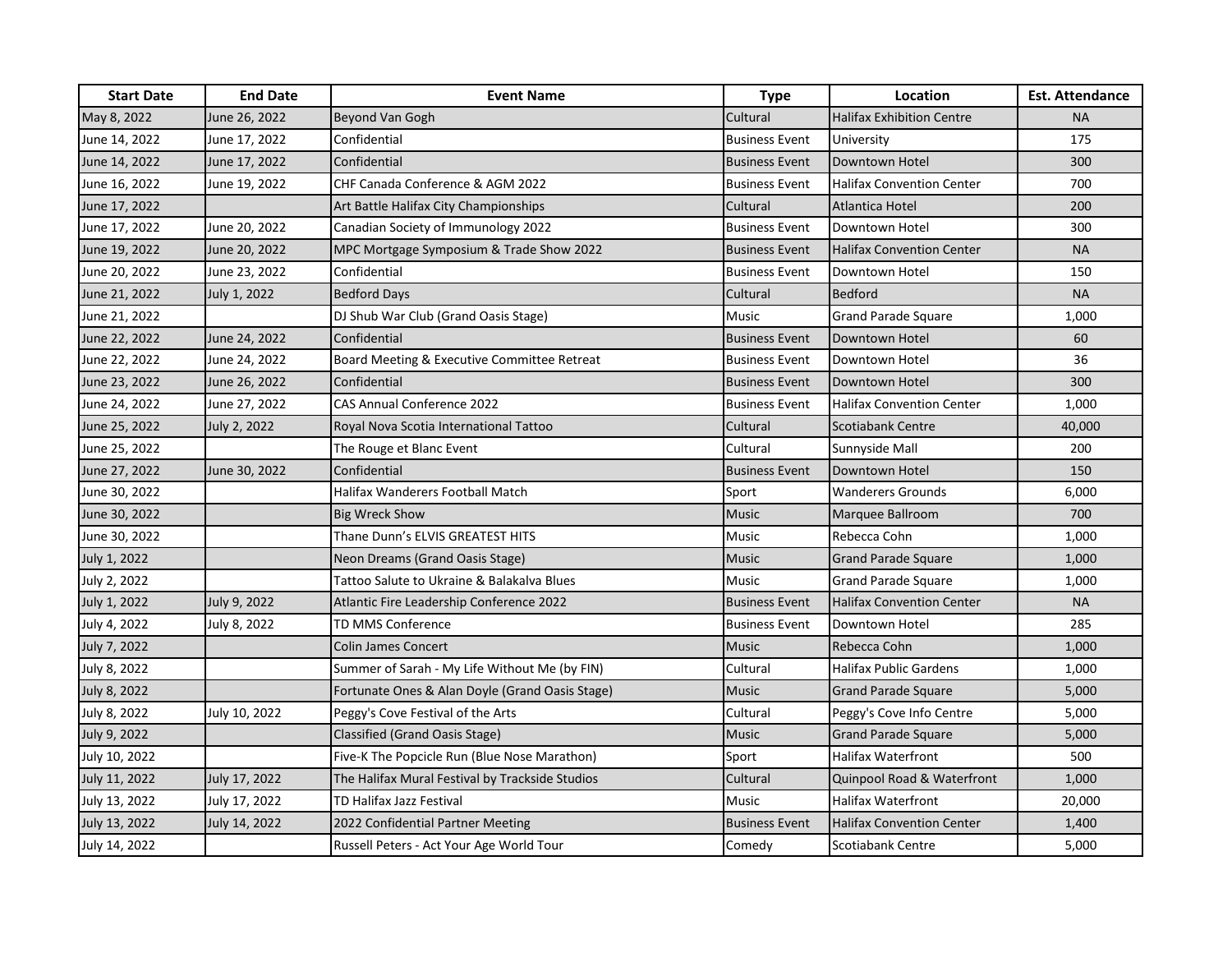| July 14, 2022  | July 24, 2022         | <b>Halifax Pride Festival</b>                                 | Cultural              | <b>Garrison Grounds</b>                  | 40,000 |
|----------------|-----------------------|---------------------------------------------------------------|-----------------------|------------------------------------------|--------|
| July 14, 2022  |                       | RS Smooth & Maximum Overdrive (Grand Oasis Stage)             | Music                 | <b>Grand Parade Square</b>               | 1,000  |
| July 15, 2022  |                       | Summer of Sarah - Away From Here (by FIN)                     | Cultural              | <b>Halifax Public Gardens</b>            | 1,000  |
| July 15, 2022  |                       | Rock Lobsters, Rankin MacInnis, Jah'mila                      | <b>Music</b>          | <b>Grand Parade Square</b>               | 1,000  |
| July 16, 2022  |                       | Okay TK & The Stanfields (Grand Oasis Stage)                  | <b>Music</b>          | <b>Grand Parade Square</b>               | 3,000  |
| July 16, 2022  |                       | <b>CFL Touchdown Atlantic</b>                                 | Sport                 | Wolfville                                | 10,000 |
| July 18, 2022  | July 20, 2022         | Confidential                                                  | <b>Business Event</b> | <b>Halifax Convention Center</b>         | 300    |
| July 21, 2022  | July 24, 2022         | Afrifest                                                      | Cultural              | <b>Halifax Waterfront</b>                | 1,000  |
| July 21, 2022  | July 24, 2022         | <b>CVMA Convention 2022</b>                                   | <b>Business Event</b> | <b>Halifax Convention Center</b>         | 250    |
| July 22, 2022  |                       | Summer of Sarah - Take This Waltz (By FIN)                    | Cultural              | <b>Halifax Public Gardens</b>            | 1,000  |
| July 22, 2022  |                       | Pride Night (Grand Oasis Stage)                               | <b>Music</b>          | <b>Grand Parade Square</b>               | 1,000  |
| July 22, 2022  | July 24, 2022         | Nova Multifest                                                | Cultural              | <b>Alderney Landing</b>                  | 1,000  |
| July 23, 2022  |                       | Jules Worth, DJ Minx, MZ Worthy (Grand Oasis Stage)           | <b>Music</b>          | <b>Grand Parade Square</b>               | 1,000  |
| July 23, 2022  |                       | <b>Halifax Wanderers Football Match</b>                       | Sport                 | <b>Wanderers Grounds</b>                 | 6,000  |
| July 25, 2022  | July 28, 2022         | Confidential                                                  | <b>Business Event</b> | Downtown Hotel                           | 150    |
| July 26, 2022  | July 28, 2022         | Confidential                                                  | <b>Business Event</b> | Downtown Hotel                           | 200    |
| July 26, 2022  | July 29, 2022         | Confidential                                                  | <b>Business Event</b> | Downtown Hotel                           | 90     |
| July 27, 2022  | August 1, 2022        | Halifax Busker Festival                                       | Cultural              | Waterfront                               | 50,000 |
| July 28, 2022  | August 1, 2022        | Ringette Canada Training Camp 2022                            | Sport                 | Dartmouth Hotel                          | 143    |
| July 28, 2022  | August 1, 2022        | Pawn Wise Chess Festival 2022                                 | <b>Business Event</b> | <b>SMU &amp; Halifax Central Library</b> | 790    |
| July 29, 2022  |                       | Summer of Sarah - Stories We Tell (By FIN)                    | Cultural              | <b>Halifax Public Gardens</b>            | 1,000  |
| July 29, 2022  |                       | Ria Mae (Grand Oasis Stage)                                   | <b>Music</b>          | Grand Parade Square                      | 1,000  |
| July 29, 2022  | August 1, 2022        | Canadian Blind Hockey Development Camp                        | <b>Business Event</b> | University                               | 100    |
| July 29, 2022  | August 1, 2022        | Canadian National Federation Baseball Championships 2022      | <b>Business Event</b> | Unspecified                              | 760    |
| July 29, 2022  | July 31, 2022         | <b>Confidential National Summit 2022</b>                      | <b>Business Event</b> | <b>Halifax Convention Center</b>         | 800    |
| July 29, 2022  | August 1, 2022        | RibFest                                                       | Cultural              | <b>Alderney Landing</b>                  | 5,000  |
| July 30, 2022  |                       | Laydee Vee & Ama Lou (Grand Oasis Stage)                      | <b>Music</b>          | <b>Grand Parade Square</b>               | 1,000  |
| July 30, 2022  | July 31, 2022         | 2022 Group Tour                                               | <b>Business Event</b> | Downtown Hotel                           | 45     |
| July 31, 2022  | August 1, 2022        | Jason Mraz & Raining Jane Concert                             | <b>Music</b>          | Rebecca Cohn                             | 1,000  |
| July 31, 2022  |                       | Paw Patrol Members & Buskers Allstars (Grand Oasis Stage)     | Music                 | <b>Grand Parade Square</b>               | 1,000  |
| August 1, 2022 |                       | NS Mass Choir, Aquakultre & Haviah Mighty (Grand Oasis Stage) | <b>Music</b>          | <b>Grand Parade Square</b>               | 1,000  |
| August 1, 2022 |                       | Halifax Wanderers Football Match                              | Sport                 | <b>Wanderers Grounds</b>                 | 6,000  |
| August 1, 2022 | <b>August 5, 2022</b> | Confidential                                                  | <b>Business Event</b> | <b>Halifax Convention Center</b>         | 250    |
| August 1, 2022 | August 4, 2022        | Confidential                                                  | <b>Business Event</b> | Downtown Hotel                           | 150    |
| August 3, 2022 | August 7, 2022        | Canoe 22                                                      | Sport                 | Lake Banook                              | 1,200  |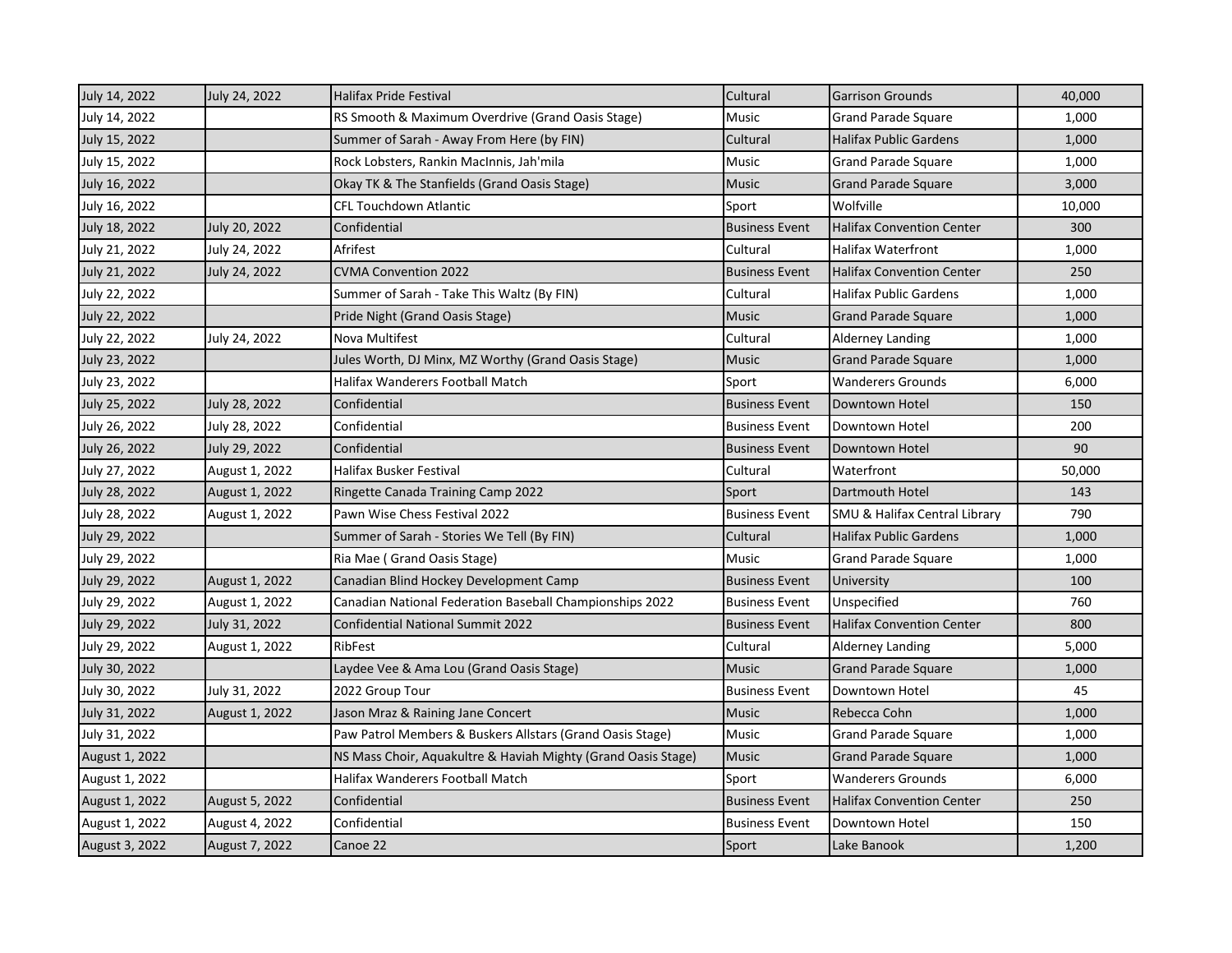| August 4, 2022     | August 6, 2022     | The Halifax Seaport Cider & Beerfest                       | Cultural              | Seaport Market (in front)        | 1,000  |
|--------------------|--------------------|------------------------------------------------------------|-----------------------|----------------------------------|--------|
| August 5, 2022     |                    | East Coast Classic (Grand Oasis Stage)                     | <b>Music</b>          | <b>Grand Parade Square</b>       | 1,000  |
| August 6, 2022     |                    | Mo Kenny & Joel Plasket Emergency (Grand Oasis Stage)      | Music                 | <b>Grand Parade Square</b>       | 5,000  |
| August 7, 2022     | August 12, 2022    | Confidential                                               | <b>Business Event</b> | <b>Halifax Convention Center</b> | 500    |
| August 8, 2022     | August 11, 2022    | Confidential                                               | <b>Business Event</b> | Downtown Hotel                   | 150    |
| August 10, 2022    | August 10, 2022    | Confidential                                               | <b>Business Event</b> | Downtown Hotel                   | 26     |
| August 12, 2022    |                    | Maxim Cormier & Ashley MacIsaac (Grand Oasis Stage)        | Music                 | Grand Parade Square              | 1,000  |
| August 13, 2022    |                    | Bambii (Grand Oasis Stage)                                 | Music                 | <b>Grand Parade Square</b>       | 1,000  |
| August 13, 2022    |                    | Halifax Wanderers Football Match                           | Sport                 | <b>Wanderers Grounds</b>         | 6,000  |
| August 15, 2022    | August 18, 2022    | Confidential                                               | <b>Business Event</b> | Downtown Hotel                   | 150    |
| August 19, 2022    | August 20, 2022    | Vibrancy Festival (Grand Oasis Stage)                      | <b>Music</b>          | <b>Grand Parade Square</b>       | 1,000  |
| August 19, 2022    | August 20, 2022    | Confidential                                               | <b>Business Event</b> | Downtown Hotel                   | 60     |
| August 20, 2022    |                    | Halifax Wanderers Football Match                           | Sport                 | <b>Wanderers Grounds</b>         | 6,000  |
| August 21, 2022    |                    | Martha Wainwright                                          | Music                 | St. Andrews Stage                | 500    |
| August 23, 2022    | August 28, 2022    | Glaucoma Research Soc 2022                                 | <b>Business Event</b> | University                       | 150    |
| August 24, 2022    | August 28, 2022    | Matt Mays with Daniel Romano                               | Music                 | The Shore Club                   | 500    |
| August 27, 2022    | August 28, 2022    | Grand Oasis Weekend (Grand Oasis Stage)                    | Music                 | <b>Grand Parade Square</b>       | 1,000  |
| August 28, 2022    |                    | Halifax Cycling Coalition Film Festival                    | Cultural              | Paul Oregan Hall                 | 200    |
| August 28, 2022    | September 4, 2022  | Halifax Urban Folk Festival (HUFF)                         | Music                 | Carleton                         | 1,000  |
| August 29, 2022    | September 1, 2022  | Confidential National Rally                                | <b>Business Event</b> | <b>Halifax Convention Center</b> | 375    |
| August 31, 2022    | September 5, 2022  | 2022 49er, 49erFX and Nacra 17 World Sailing Championships | Sport                 | St. Margarets Bay                | 580    |
| September 1, 2022  | September 2, 2022  | <b>Metric Concert</b>                                      | <b>Music</b>          | Rebecca Cohn                     | 1,000  |
| September 2, 2022  | September 3, 2022  | Frosh Returns (Grand Oasis Stage)                          | Music                 | Grand Parade Square              | 1,000  |
| September 2, 2022  | September 12, 2022 | <b>Halifax Fringe Festival</b>                             | Music                 | <b>Bus Stop Theatre</b>          | 1,000  |
| September 3, 2022  |                    | <b>Bryan Adams Concert</b>                                 | Music                 | <b>Scotiabank Centre</b>         | 7,000  |
| September 5, 2022  |                    | Halifax Wanderers Football Match                           | Sport                 | <b>Wanderers Grounds</b>         | 6,000  |
| September 8, 2022  | September 9, 2022  | Nova Scotia Seafood Alliance AGM 2022                      | <b>Business Event</b> | <b>Halifax Convention Center</b> | NА     |
| September 9, 2022  | September 10, 2022 | Artists in Residency (Grand Oasis Stage)                   | <b>Music</b>          | <b>Grand Parade Square</b>       | 1,000  |
| September 10, 2022 |                    | Halifax Wanderers Football Match                           | Sport                 | <b>Wanderers Grounds</b>         | 6,000  |
| September 11, 2022 | September 17, 2022 | <b>ICMM 2022</b>                                           | <b>Business Event</b> | Downtown Hotel                   | 150    |
| September 11, 2022 | September 15, 2022 | Confidential                                               | <b>Business Event</b> | Downtown Hotel                   | 15     |
| September 11, 2022 | September 14, 2022 | <b>Confidential Event</b>                                  | <b>Business Event</b> | <b>Halifax Convention Center</b> | 1,000  |
| September 15, 2022 |                    | Confidential                                               | Sport                 | Downtown Hotel                   | 50     |
| September 15, 2022 | September 22, 2022 | <b>FIN Atlantic Film Festival</b>                          | Cultural              | Ciniplex Park Lane               | 15,000 |
| September 15, 2022 |                    | September 24, 2022   Hopscotch Hip Hop Festival            | Music                 | <b>Grand Parade Square</b>       | 3,000  |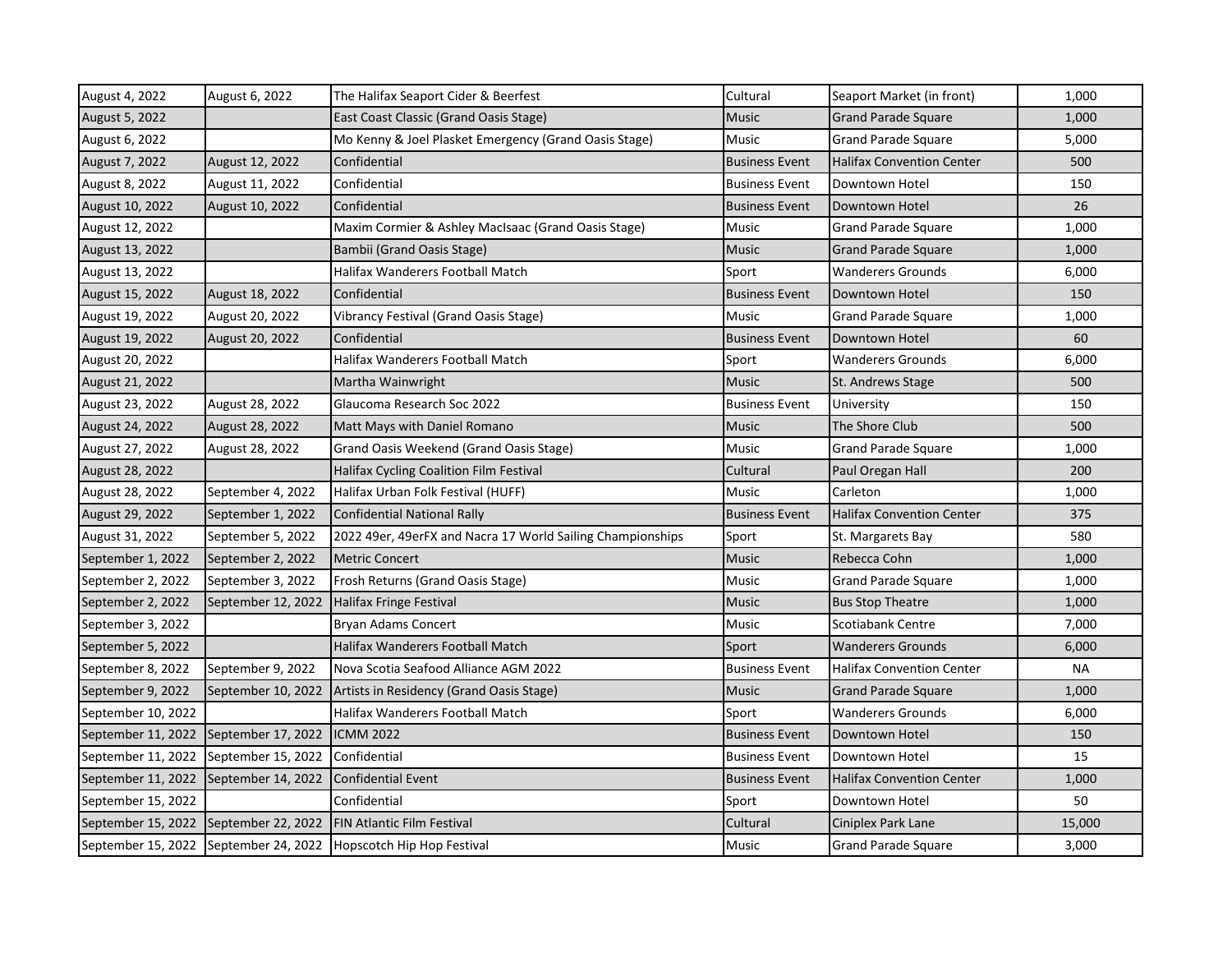| September 16, 2022 |                    | Like a Motorcycle & Hello Delaware (Grand Oasis Stage) | <b>Music</b>          | <b>Grand Parade Square</b>       | 1,000     |
|--------------------|--------------------|--------------------------------------------------------|-----------------------|----------------------------------|-----------|
| September 16, 2022 | September 18, 2022 | <b>ISIRC 2022</b>                                      | <b>Business Event</b> | University                       | 650       |
| September 17, 2022 |                    | PillowTalk & Rich Aucoin (Grand Oasis Stage)           | <b>Music</b>          | <b>Grand Parade Square</b>       | 1,000     |
| September 17, 2022 |                    | The Sheepdogs Concert                                  | <b>Music</b>          | The Light House Arts Centre      | 700       |
| September 18, 2022 | September 20, 2022 | 2022 National Insurance Conference of Canada           | <b>Business Event</b> | <b>Halifax Convention Center</b> | 500       |
| September 18, 2022 | September 22, 2022 | IEEE - CCECE 2022                                      | <b>Business Event</b> | Downtown Hotel                   | 500       |
| September 19, 2022 | September 23, 2022 | <b>REVES 2022</b>                                      | <b>Business Event</b> | Downtown Hotel                   | 120       |
| September 19, 2022 | September 20, 2022 | Halifax Universities Career Fair                       | <b>Business Event</b> | <b>Halifax Convention Center</b> | NA        |
| September 22, 2022 | September 24, 2022 | <b>CFAS Annual Meeting 2022</b>                        | <b>Business Event</b> | <b>Halifax Convention Center</b> | 600       |
| September 22, 2022 | September 24, 2022 | CanSAGE 2022                                           | <b>Business Event</b> | <b>Halifax Convention Center</b> | 250       |
| September 23, 2022 |                    | DJ Jazzy Jeff (Grand Oasis Stage)                      | <b>Music</b>          | <b>Grand Parade Square</b>       | 1,000     |
| September 23, 2022 | September 24, 2022 | Sarah Harmer Concert                                   | Music                 | Rebecca Cohn                     | 1,000     |
| September 24, 2022 |                    | Halifax Wanderers Football Match                       | Sport                 | <b>Wanderers Grounds</b>         | 6,000     |
| September 24, 2022 |                    | Trevor Noah Show                                       | Comedy                | Scotiabank Centre                | 7,000     |
| September 27, 2022 |                    | Tribute Show - Elton John & Ed Sheeran                 | Music                 | Rebecca Cohn                     | 1,000     |
| September 30, 2022 |                    | Arkells Concert                                        | Music                 | <b>Scotiabank Centre</b>         | 5,000     |
| October 1, 2022    |                    | Loud with Lary Kidd                                    | <b>Music</b>          | The Seahorse                     | 500       |
| October 1, 2022    |                    | Halifax Wanderers Football Match                       | Sport                 | <b>Wanderers Grounds</b>         | 6,000     |
| October 3, 2022    | October 6, 2022    | 2022 World Ocean Tech and Innovation Summit            | <b>Business Event</b> | <b>Halifax Convention Center</b> | 275       |
| October 4, 2022    | October 7, 2022    | DFO-ITAC Oil Spill conference                          | <b>Business Event</b> | Unspecified                      | 100       |
| October 4, 2022    |                    | The Austrailian Pink Floyd Show                        | <b>Music</b>          | <b>Scotiabank Centre</b>         | 3,000     |
| October 6, 2022    |                    | Ron Sexsmith                                           | Music                 | Rebecca Cohn                     | 1,000     |
| October 6, 2022    | October 8, 2022    | Martime Marine Supply Dealer Show                      | Cultural              | Halifax Convention Center        | <b>NA</b> |
| October 10, 2022   | October 15, 2022   | World Muscle Society 2022                              | <b>Business Event</b> | <b>Halifax Convention Center</b> | 900       |
| October 12, 2022   | October 13, 2022   | 24th Nova Scotia Department of Fisheries Conference    | <b>Business Event</b> | <b>Halifax Convention Center</b> | <b>NA</b> |
| October 12, 2022   | October 13, 2022   | Confidential                                           | <b>Business Event</b> | Downtown Hotel                   | 180       |
| October 13, 2022   | October 15, 2022   | Nocturne                                               | Cultural              | Halifax                          | 10,000    |
| October 16, 2022   |                    | Tom Segura Show                                        | Comedy                | <b>Scotiabank Centre</b>         | 5,000     |
| October 16, 2022   | October 19, 2022   | Confidential                                           | <b>Business Event</b> | Downtown Hotel                   | 600       |
| October 18, 2022   | October 20, 2022   | <b>CPCI Fall AGM</b>                                   | <b>Business Event</b> | Downtown Hotel                   | 125       |
| October 19, 2022   | October 21, 2022   | Recreation NS 2022 Symposium                           | <b>Business Event</b> | Downtown Hotel                   | 150       |
| October 19, 2022   | October 21, 2022   | <b>CSAE 2022 National Conference</b>                   | <b>Business Event</b> | <b>Halifax Convention Center</b> | 600       |
| October 20, 2022   | October 23, 2022   | Sail Canada 2022 AGM                                   | <b>Business Event</b> | Downtown Hotel                   | 100       |
| October 20, 2022   | October 23, 2022   | 8th Canadian Burn Symposium                            | <b>Business Event</b> | <b>Halifax Convention Center</b> | 275       |
| October 21, 2022   |                    | An Evening with Michael Buble                          | <b>Music</b>          | Scotiabank Centre                | 7,000     |